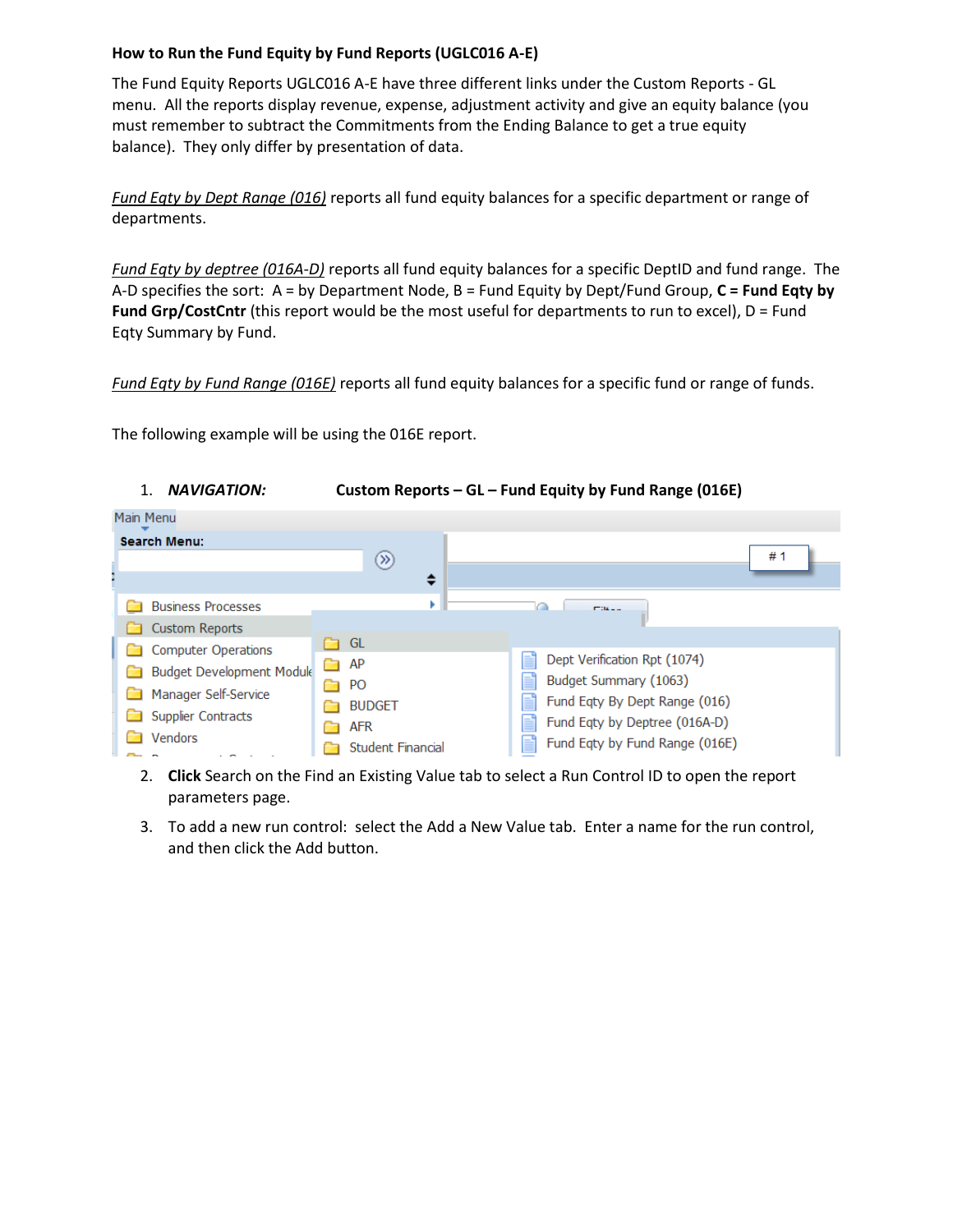| Custom Reports > GL > Fund Eqty by Fund Range (016E)<br>Favorites<br>Main Menu $\rightarrow$  |
|-----------------------------------------------------------------------------------------------|
|                                                                                               |
|                                                                                               |
| <b>Fund Eqty by Fund Range (016E)</b>                                                         |
| Enter any information you have and click Search. Leave fields blank for a list of all values. |
| Find an Existing Value Add a New Value<br>#3                                                  |
| <b>Search Criteria</b>                                                                        |
|                                                                                               |
| Run Control ID: begins with ▼                                                                 |
| <b>Case Sensitive</b><br>#2                                                                   |
| Search<br>Clear<br>Basic Search <b>of Save Search Criteria</b>                                |
| <b>Search Results</b>                                                                         |
| <b>View All</b><br>First<br>$1-3$ of $3$<br>Last                                              |
| <b>Run Control ID</b><br><b>Language Code</b><br>0178450<br>English<br>1074<br><u>English</u> |
| APP B<br>English                                                                              |
|                                                                                               |
| Find an Existing Value Add a New Value                                                        |

- 4. **Enter** 00784
- 5. **Enter** the fiscal year.
- 6. **Enter** the Period To.
- 7. **Enter** the Fund Range.
- 8. **Click** Run.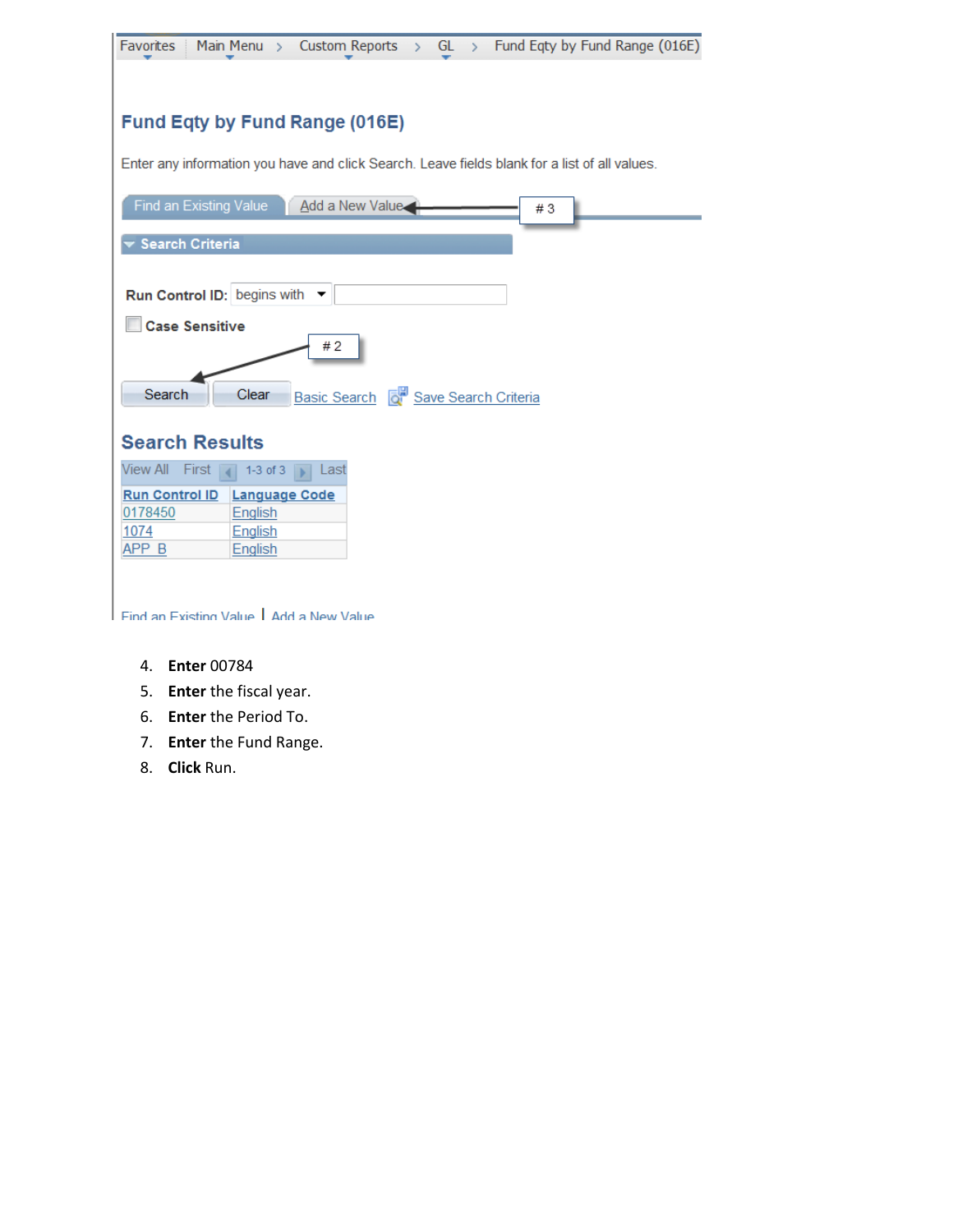| <b>Run Control ID:</b>           | BudgetRP             |                             | Report Manager | <b>Process Monitor</b> | <b>Run</b> |
|----------------------------------|----------------------|-----------------------------|----------------|------------------------|------------|
| <b>Report Request Parameters</b> |                      |                             |                |                        |            |
|                                  | Business Unit: 00784 | Univ. of Houston - Downtown | #4             | #5                     |            |
|                                  | Fiscal Year: 2011    |                             | #6             |                        |            |
| <b>Fund Range</b>                | Period To: 998       |                             |                |                        |            |
|                                  | From Fund Code: 2064 | To Fund Code: 2064          | #7             |                        |            |
|                                  |                      |                             |                |                        |            |

- 9. Make sure the report is selected
- 10. Make sure Web and PDF are selected.
- 11. **Click** OK. This will take you back to the report parameters page, **click** Process Monitor.

## **Process Scheduler Request**

| User ID:                                                   |                                    |                                      |                          | Run Control ID: BudgetRP |                            |                   |                     |
|------------------------------------------------------------|------------------------------------|--------------------------------------|--------------------------|--------------------------|----------------------------|-------------------|---------------------|
| <b>Server Name:</b><br>Recurrence:<br><b>Time Zone:</b>    | v                                  | <b>Run Date:</b><br><b>Run Time:</b> | 10/13/2011<br>10:41:04AM | $\overline{\mathbf{31}}$ | Reset to Current Date/Time |                   |                     |
| <b>Process List</b><br><b>Description</b><br><b>Select</b> |                                    | <b>Process Name</b>                  |                          | <b>Process Type</b>      | *Type                      | *Format           | <b>Distribution</b> |
| $\blacktriangledown$                                       | Fund Eqty Rpt by Fund Rg SQR<br>#9 | UGLS016E                             |                          | <b>SQR Report</b>        | Web_                       | <b>PDF</b><br>#10 | Distribution        |
| <b>OK</b><br>Cancel                                        | #11                                |                                      |                          |                          |                            |                   |                     |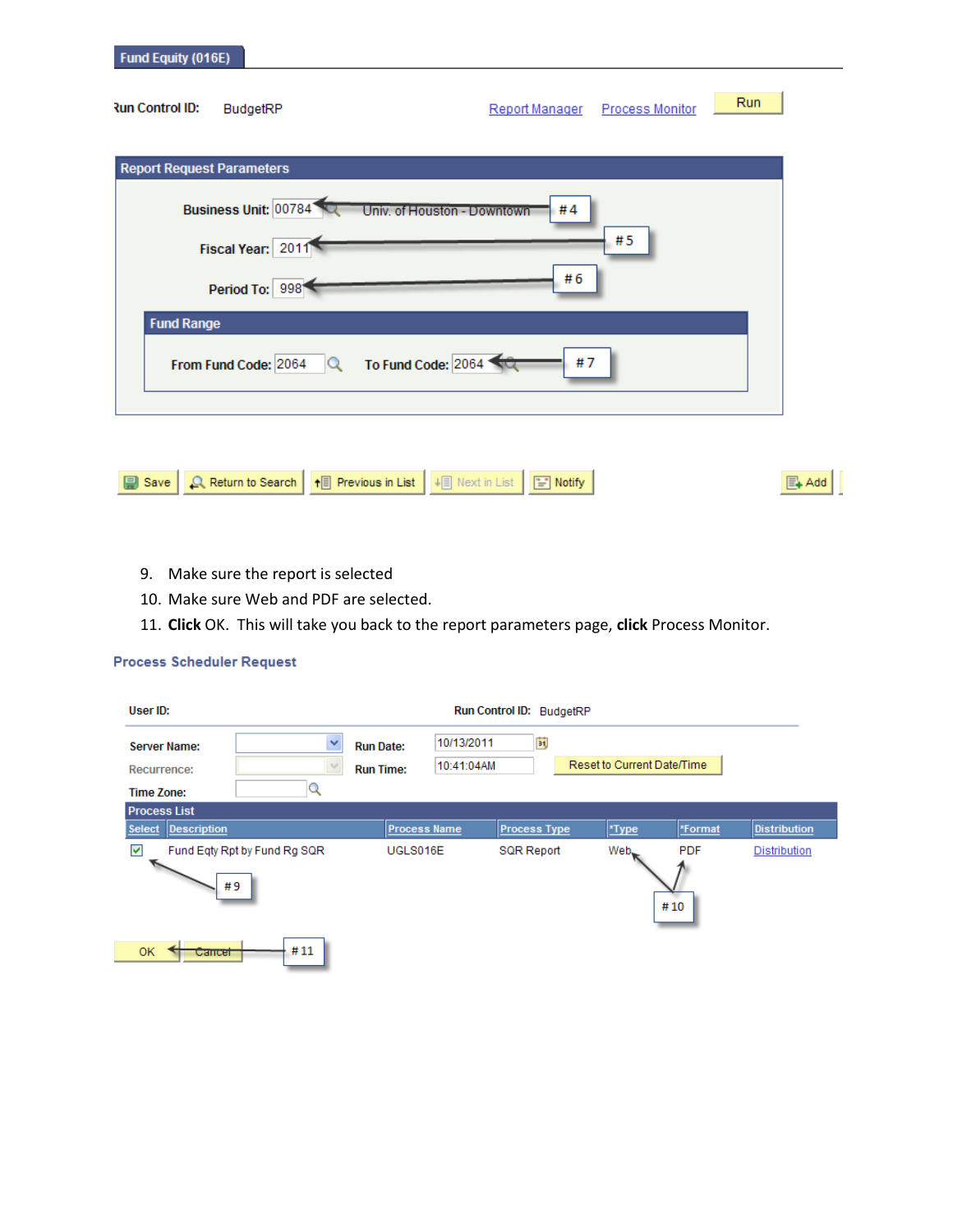12. Look for a Run Status of "Success" and a Distribution Status of "Posted". Click **Details**.

| <b>Process List</b>   |                                 | Server List                                    |                               |      |                                 |                      |                                      |                |
|-----------------------|---------------------------------|------------------------------------------------|-------------------------------|------|---------------------------------|----------------------|--------------------------------------|----------------|
|                       | <b>View Process Request For</b> |                                                |                               |      |                                 |                      |                                      |                |
| User ID:              |                                 | Type:                                          |                               | v    | Last<br>v                       | Days                 | $\checkmark$                         | Refresh        |
| Server:               |                                 | v<br>Name:                                     |                               |      | Instance:<br>to                 |                      |                                      |                |
| <b>Run</b><br>Status: |                                 | <b>Distribution</b><br>$\checkmark$<br>Status: |                               | v    | Save On Refresh                 |                      | #12                                  |                |
| <b>Process List</b>   |                                 |                                                |                               |      | Customize   Find   View All   图 | First                | $1-3$ cf $3$                         | Last           |
|                       |                                 | Select Instance Seq. Process Type              | <b>Process</b><br><b>Name</b> | User | <b>Run Date/Time</b>            | <b>Run Status</b>    | <b>Distribution</b><br><b>Status</b> | <b>Details</b> |
|                       | 6391331                         | <b>SQR Report</b>                              | UGLS016E 0178450              |      | 10/13/2011 10:41:04AM CDT       | Success <sup>*</sup> | Posted                               | <b>Details</b> |
|                       | 6390332                         | <b>SQR Report</b>                              | UGLS1074 0178450              |      | 10/13/2011 7:19:06AM CDT        | <b>Success</b>       | Posted                               | <b>Details</b> |
|                       | 6388496                         | <b>SQR Report</b>                              | UGLS1063 0178450              |      | 10/12/2011 1:05:29PM CDT        | <b>Success</b>       | Posted                               | <b>Details</b> |

Go back to Fund Eqty by Fund Range (016E)

13. Click **View Log/Trace**.

## **Process Detail**